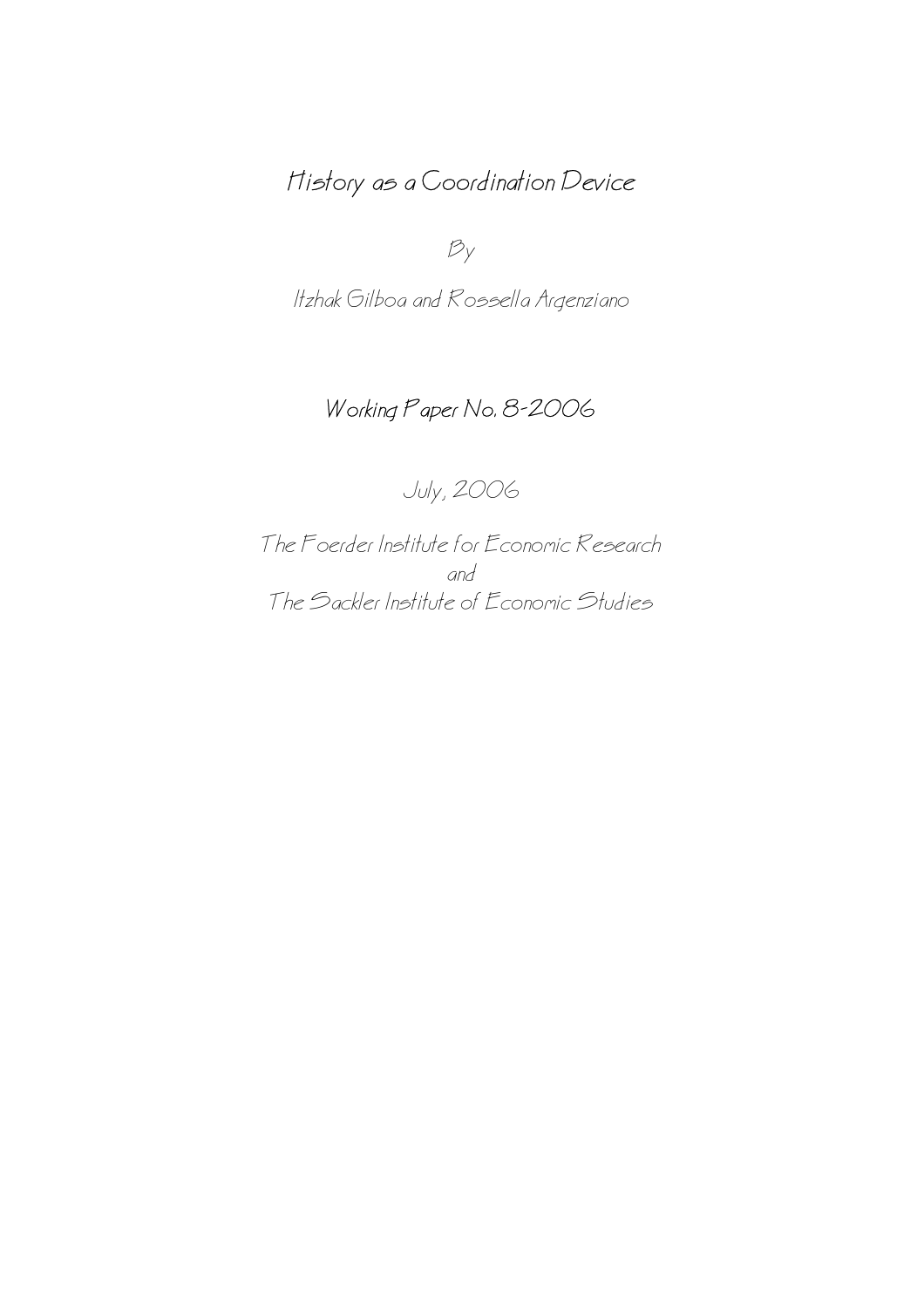## History as a Coordination Device<sup>∗</sup>

Rossella Argenziano† and Itzhak Gilboa‡

February 2006

#### Abstract

Coordination games often have multiple equilibria. The selection of equilibrium raises the question of belief formation: how do players generate beliefs about the behavior of other players? This paper takes the view that the answer lies in history, that is, in the outcomes of similar coordination games played in the past, possibly by other players. We analyze a simple model in which a large population has to make a simultaneous decision regarding participation in a coup attempt. We assume a dynamic process that faces different populations with such games for randomly selected values of a parameter. We show that history serves as a coordination device, and determines for which values of the parameter a revolution would succeed. We also show that, for certain values of the parameter in question, the limit behavior depends on the way history unfolds, and cannot be determined from a-priori considerations.

#### 1 Introduction

Consider a population of identical individuals who have to make a simultaneous decision regarding participation in a coup attempt. The probability

<sup>∗</sup>We are grateful to Dirk Bergemann, Don Brown, Dino Gerardi, Stephen Morris, Barry O'Neill, Ady Pauzner, Alessandro Pavan and seminar participants at the 2004 Winter Meeting of the Ec PAC Project and the 2005 Cowles workshop on coordination games for comments and references. Gilboa gratefully acknowledges support from the Israel Science Foundation (Grant No. 975/03). This paper is part of the Polarization and Conflict Project CIT-2-CT-2004-506084 funded by the European Commission-DG Research Sixth Framework Programme.

<sup>†</sup>Department of Economics, University of Essex. rargenz@essex.ac.uk

<sup>‡</sup>Berglas School of Economics, Tel-Aviv University, and Cowles Foundation,Yale University. igilboa@tau.ac.il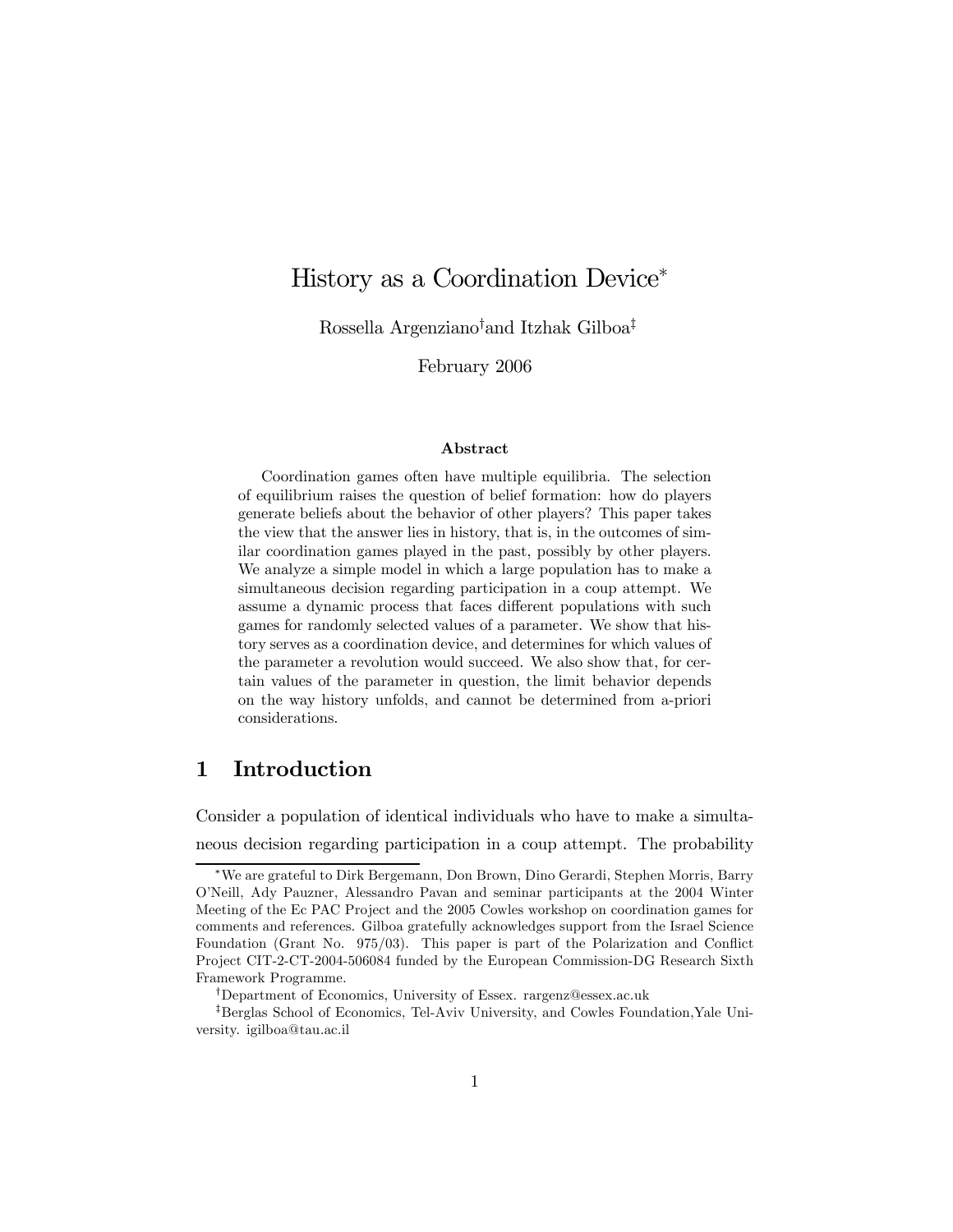of success increases with the proportion of individuals who decide to participate. The nature of the problem could be explained in the context of a two-player stag-hunt game. Assume that each player has to decide whether to join the rebellion  $(R)$  or to opt out  $(O)$ .

$$
\begin{array}{ccc}\n & O & R \\
O & 7,7 & 6,0 \\
R & 0,6 & 9,9\n\end{array}
$$

In this two-person example, the rebellion will succeed if and only if both players choose R. In this case, both players will be better off than in the status quo  $(9 > 7)$ . That is, the equilibrium  $(R, R)$  Pareto dominates the equilibrium  $(O, O)$ . Yet, strategy O guarantees a higher minimal payoff than does R. Indeed, the equilibrium  $(O, O)$  risk dominates  $(R, R)$  (Harsanyi and Selten (1988)), and may be a reasonable prediction of the outcome of the game even though  $(R, R)$  is a Pareto dominant equilibrium.

In this paper we analyze a large population version of this revolution game. In this game, a continuum of players have to make a simultaneous decision regarding their participation in a coup attempt. The probability that the revolution succeeds depends on the proportion of players who decided to join the attempt. As in the game above, everyone will be better off if the revolution succeeds, but in case of failure the attempting rebels will be punished. We will also assume that, should the revolution succeed, every individual has an incentive to be among the rebels rather than to remain obedient.

Consider the decision of a single player in this game. Imagine that rumors have been spreading that the revolution would start tonight. She can ignore the rumors and go to sleep, or take to the streets. For simplicity, assume that this is a one-shot, binary decision. The potential rebel sits at home and attempts to assess the probability that the revolution would succeed. How would she do that?

We maintain that the assessment of this probability would and should be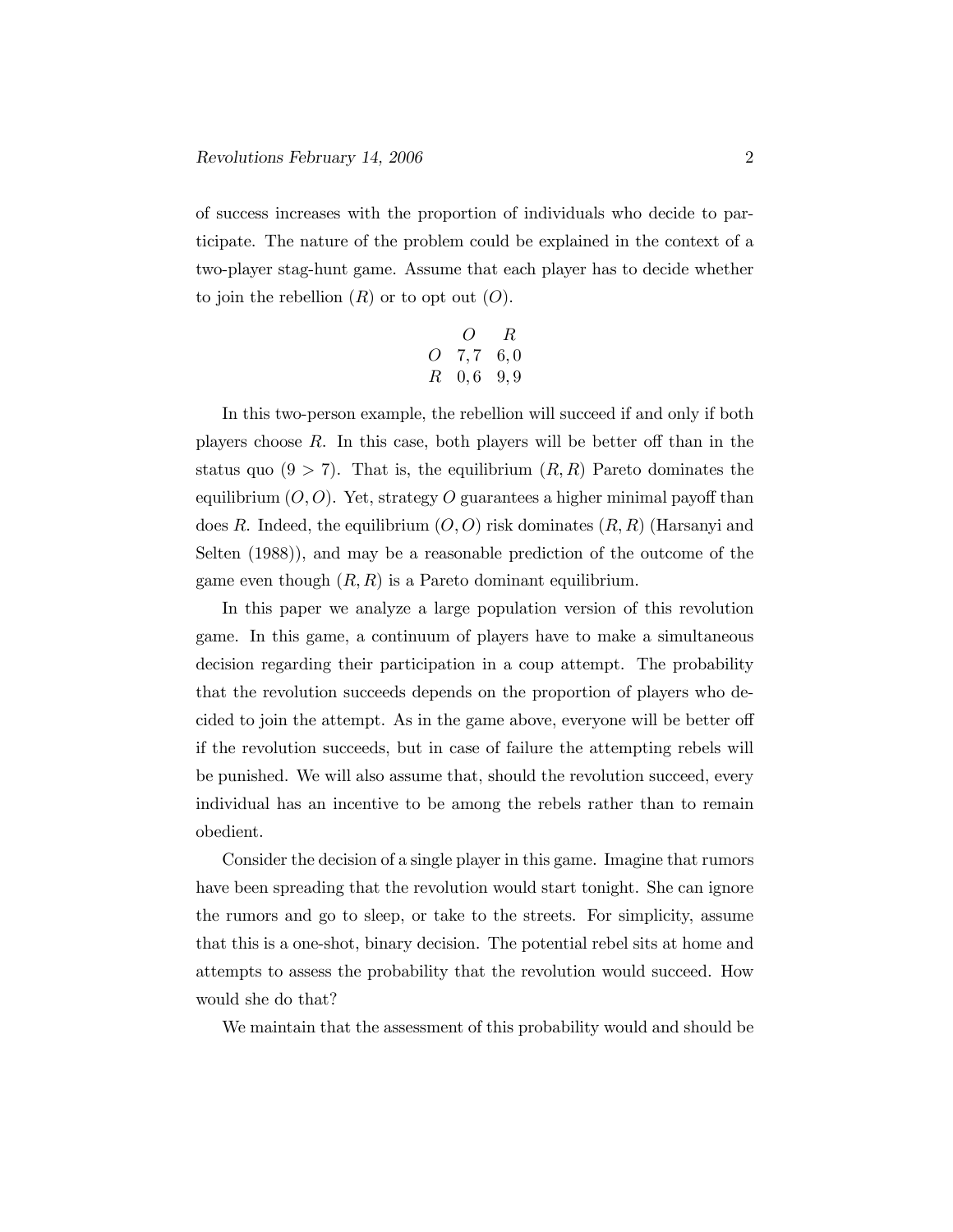based on the results of past coup attempts in similar games. These games may have been played by the same population or by others. They may have been more or less similar. Both the nature of the game and the identity of the population playing it should be taken into account in the evaluation of the similarity of past games to the present one. But ignoring these past games would hardly seem a rational way of generating beliefs.<sup>1</sup>

In this paper we are interested in a dynamic process, according to which large populations are called upon to play a simple "revolution" game, where the games differ from each other by one parameter at most. This parameter designates the status quo, and the lower it is, the more do the people have to gain from a successful revolution. We assume that players generate beliefs regarding the success of a revolution based on the similarity-weighted relative frequency of successes in the past: they calculate relative frequencies, but each past case is assigned a weight that is proportional to its similarity to the game at hand.

Our dynamic process may explain a "Domino" effect. Consider, for example, the revolutions in the Soviet block in the late '80s and early '90s. A successful revolution in one country renders the success of a revolution in another country more likely, and vice versa. This process will also exhibit path-dependence. Assume, first, that the first attempted revolution occurs in a country in which a revolution is almost inevitable, because the present conditions leave people with nothing to lose. A successful attempt in this country would make it more likely that a revolution would succeed in a similar country, even if the conditions in the latter are not as dire. Continuing in this way, one may generate a sequence of successful revolutions.

If, on the other hand, the first revolutionary attempt occurs in a country in which most people have little to gain from a revolution, this attempt might

<sup>&</sup>lt;sup>1</sup>The belief formation process may be embedded in a meta-game, which will also have a flavor of a coordination game. We assume, however, that people have a fundamental tendency to expect the future to be similar to the past. To quote Hume (1748), "From similar causes we expect similar effects."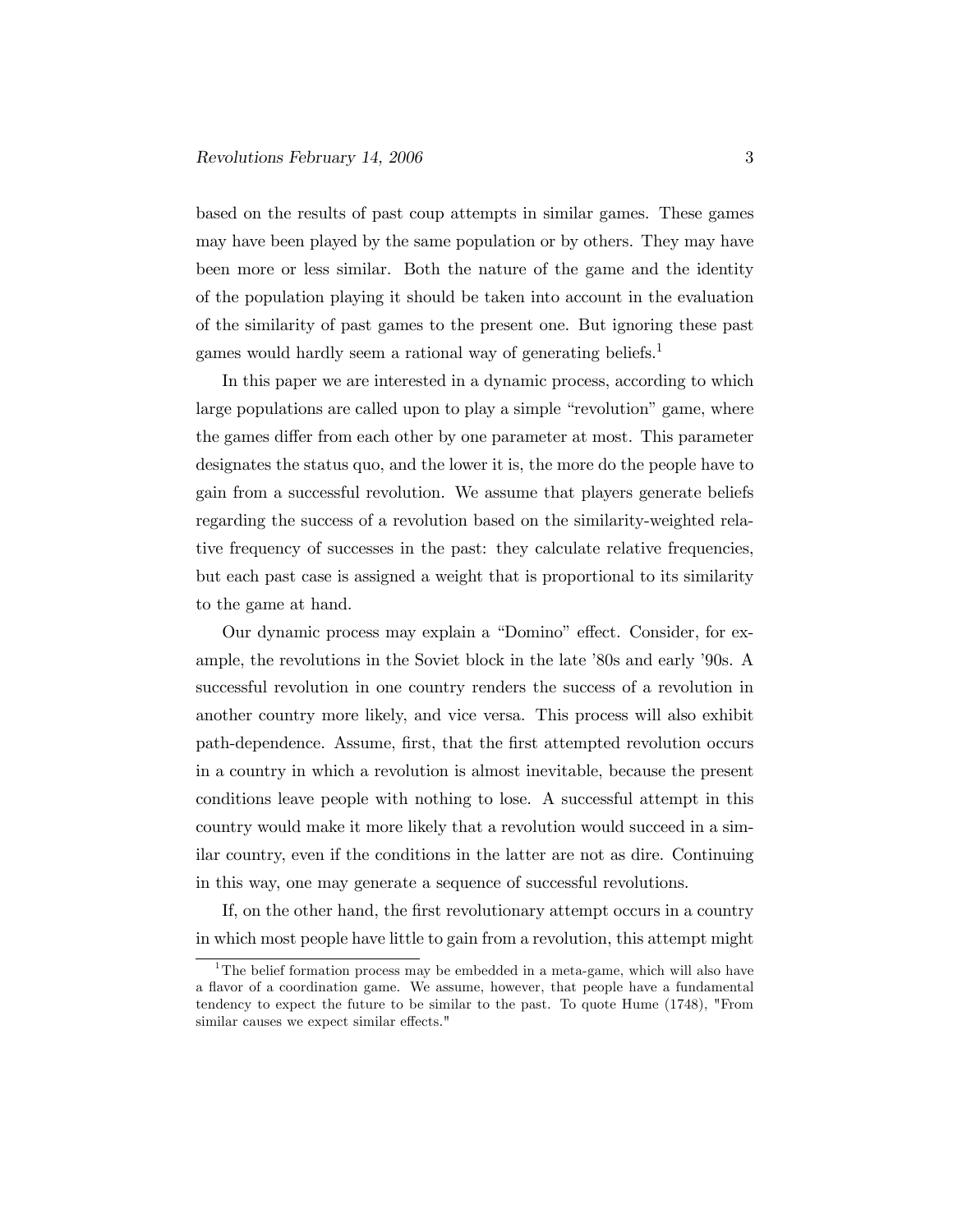fail. If it is then followed by a revolution attempt in a similar country, where conditions are worse yet similar, a revolution in the latter may also fail, and, continuing in this way one may generate a sequence of failed revolutions.

We conclude that history serves as a coordination device. It informs the belief formation process of all individuals, and, being commonly known, it coordinates among them. However, beliefs that are history-dependent may lead to different behavior, depending on the way history unfolds.

The rest of this paper is organized as follows. We first discuss related literature. Section 2 describes the stage game. We devote Section 3 to modeling the way players generate beliefs given history. Finally, Section 4 describes the dynamic process and provides the main result of the paper.

#### 1.1 Related Literature

The game theoretic literature has witnessed many attempts to select equilibria based on the parameters of the game. The equilibrium selection literature includes many notions that are defined by the game itself (see van Damme (1983)), such as the risk-dominance criterion mentioned above. Other types of considerations attempted to embed the game in a dynamic process (Young (1993), Kandori, Mailath, and Rob (1993), Burdzi, Frankel and Pauzner (2001)) or in incomplete information set-up (Carlsson and van Damme (1994)).

It is noteworthy that risk dominance has emerged as the preferred selection criterion based on quite different types of considerations. On the other hand, the literature on network externalities tends to favor Pareto dominant equilibria over risk dominant ones (see Katz and Shapiro (1986)). This suggests a more agnostic view, according to which the parameters of the game cannot, in general, predict equilibrium selection. It appears that game theoretic considerations could be used to impose certain restrictions on the possible outcomes, but the actual selection of an equilibrium is often left to history, chance, institutional details, or other unmodeled factors.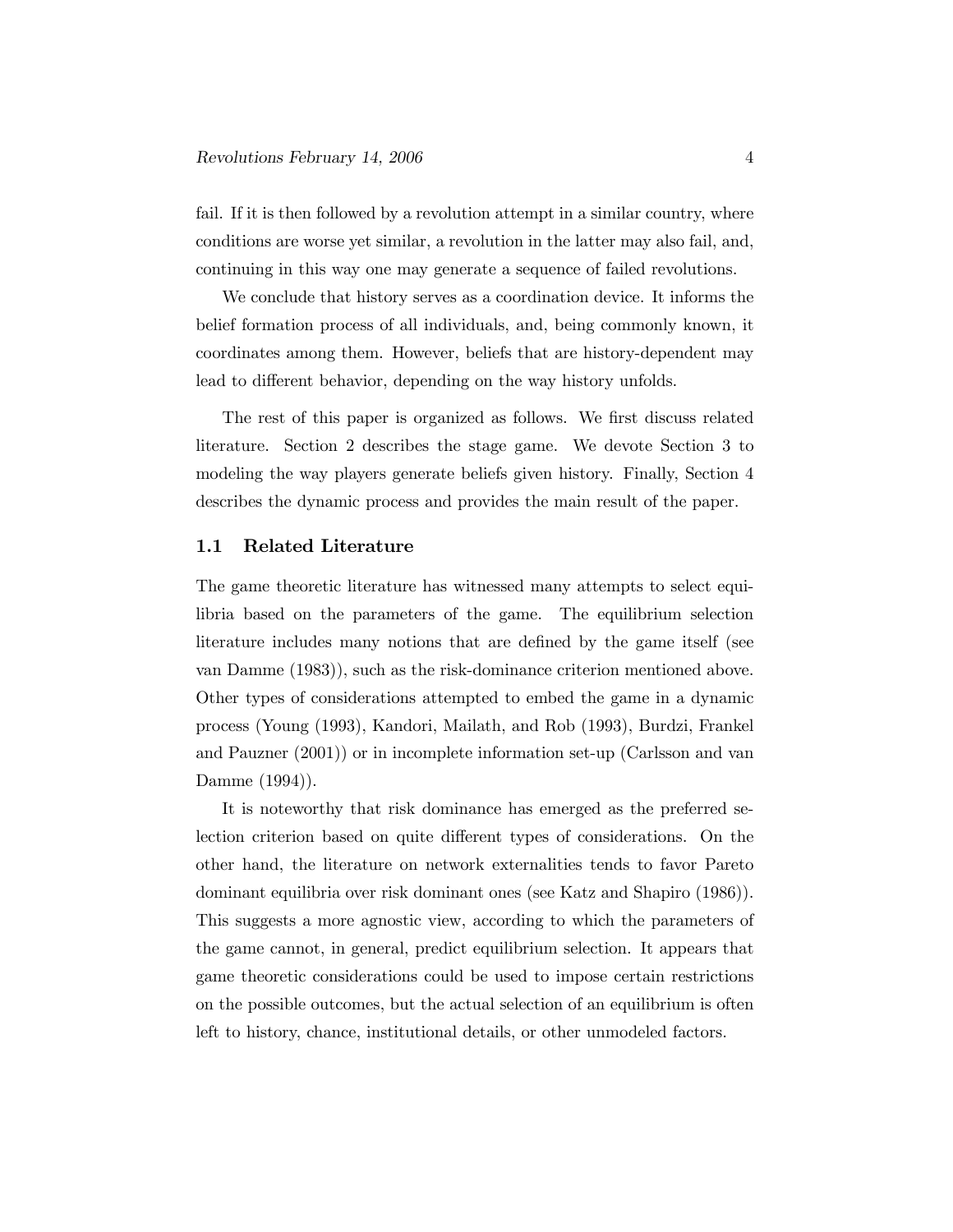The conceptualization of a revolution as a coordination game dates back to Schelling (1960) at the latest. There exist alternative conceptualizations in the political science literature, such as Muller and Opp (1986), who emphasize the public good aspect of a revolution. Yet, the coordination game model of a revolution has been the subject of many studies. Lohmann (1994) studied the weekly demonstrations in Leipzig and the evolution of beliefs along the process. More recently, Edmond (2003) studied the effect of mass media on revolutions, whereas Angeletos, Hellwig, and Pavan (2004) focus on a learning process by which individuals form beliefs. As in Lohmann (1994) and Angeletos, Hellwig, and Pavan (2004), we study the evolution of beliefs in a game that is played repeatedly. However, as opposed to these papers, our game is played by a new population at every stage. Thus, our focus is on the generation of prior beliefs (over other players' actions), based on similar games, rather than on the update of already existing prior beliefs by Bayes's law.

#### 2 The Stage Game

We describe a symmetric two-stage extensive form game  $G_x$  depending on a parameter  $x \in [0,1]$ . There is a continuum of players [0, 1]. In stage 1 all players move simultaneously. The set of moves for each player i is  $S_i = \{0, 1\}$ , where 1 stands for participation, and  $0$  – for opting out.

In stage 2, after each player determined her move in  $\{0, 1\}$ , nature chooses a move in  $\{F, S\}$ , which stand for *Failure* and for *Success* of the revolution, respectively. Nature's move depends on the set of players choosing 1 in stage 1,  $A \subset [0, 1]$ . Specifically, if A is Lebesgue-measurable, we assume that nature chooses S with probability  $\lambda(A)$ , where  $\lambda$  stands for Lebesgue's measure. If  $A$  is non-measurable, the probability of nature choosing  $S$  can be defined arbitrarily (say, by the inner measure of  $A$ ). At equilibrium, the set A will be measurable.

After each player determined her choice of participation (0 or 1) and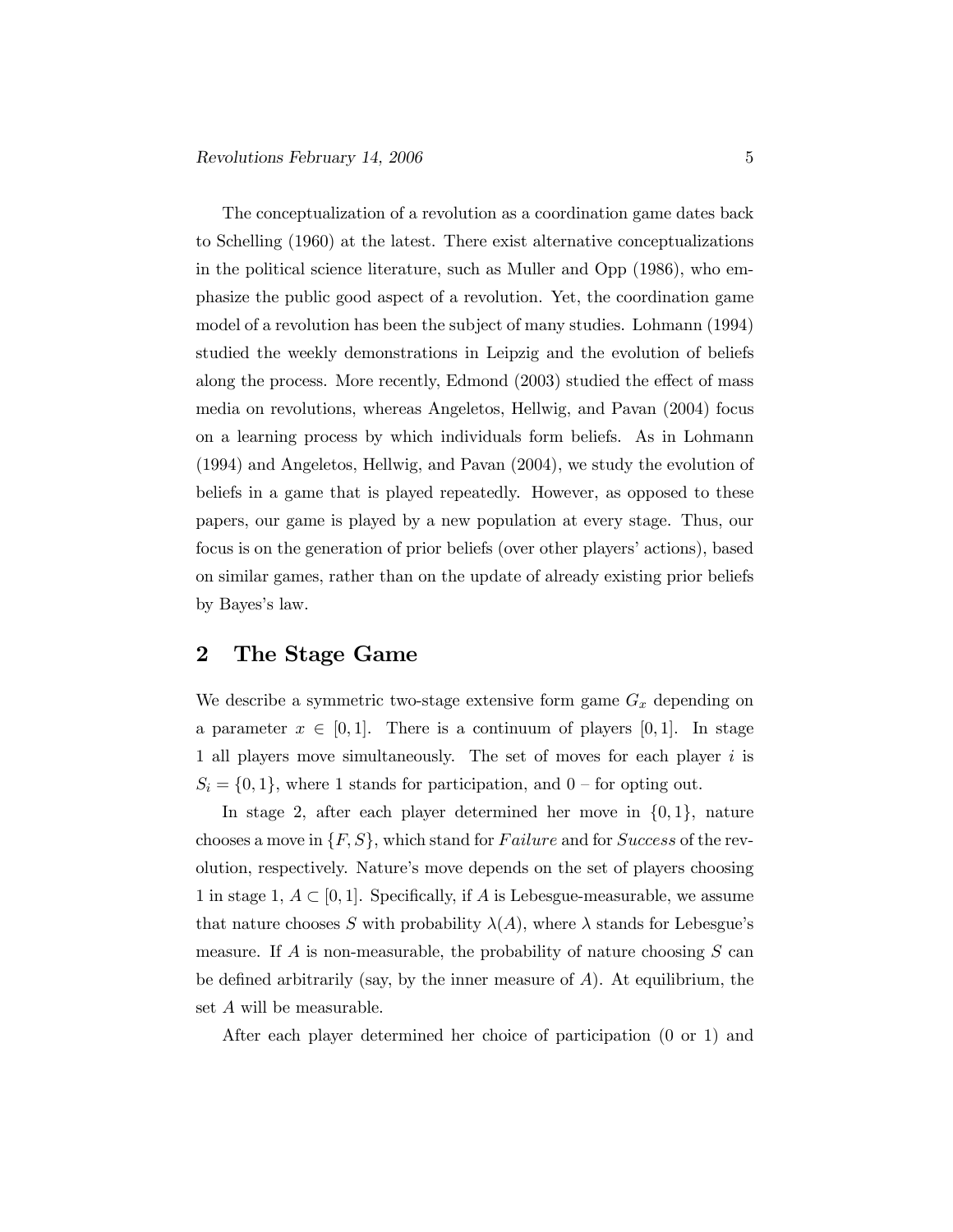nature determined the success of the revolution (by the probability  $\lambda(A)$ ), the game is over. The payoff of each player depends only on her own choice of participation, and on nature's move (i.e., on the success of the revolution). The payoff function  $u = u_i$  for every  $i \in [0,1]$  is given by the following matrix:

$$
\begin{array}{ccc}\nS(uccess) & F(ai(1)) \\
1(YES) & 1 & 0 \\
0(NO) & \frac{x+1}{2} & x\n\end{array} \tag{1}
$$

where  $x \in [0, 1]$  is the parameter of the game.

The interpretation of this matrix is as follows. The worst thing that can happen to an individual in this game is to participate in a failed coup. The result is likely to involve imprisonment, exile, decapitation, and the like. We normalize this worst outcome to 0. The best thing that can happen to an individual is that she participates in a revolution that succeeds. In this case she is a part of a (presumably) better and more just society. We normalize this payoff to 1.

An individual who decides to participate in the revolution therefore decides to bet on its success with the extreme payoff of 0 and 1. Between these extreme payoffs lie the payoffs for an individual who decides to opt out, foregoing the chance of being part of the revolution. The payoff of such an individual still depends on the outcome of the revolutionary attempt. Should this attempt fail, such an individual would get  $x$ , which is a measure of the well-being of the people in the status quo. We implicitly assume that such an individual, who did not participate in a failed coup d'etat, will be unaffected by the attempted coup. If, however, the revolution succeeds, even the individuals who were passive will benefit from the new regime. However, not being part of the revolutionary forces, they would not reap the benefits of revolution in its entirety. We choose to set their payoff to the arithmetic average between the full benefit,  $1$ , and the status quo,  $x$ .

Observe that if  $x = 1$ , there is nothing to be gained from a revolution. In this case the well-being of the people in the status quo is just as good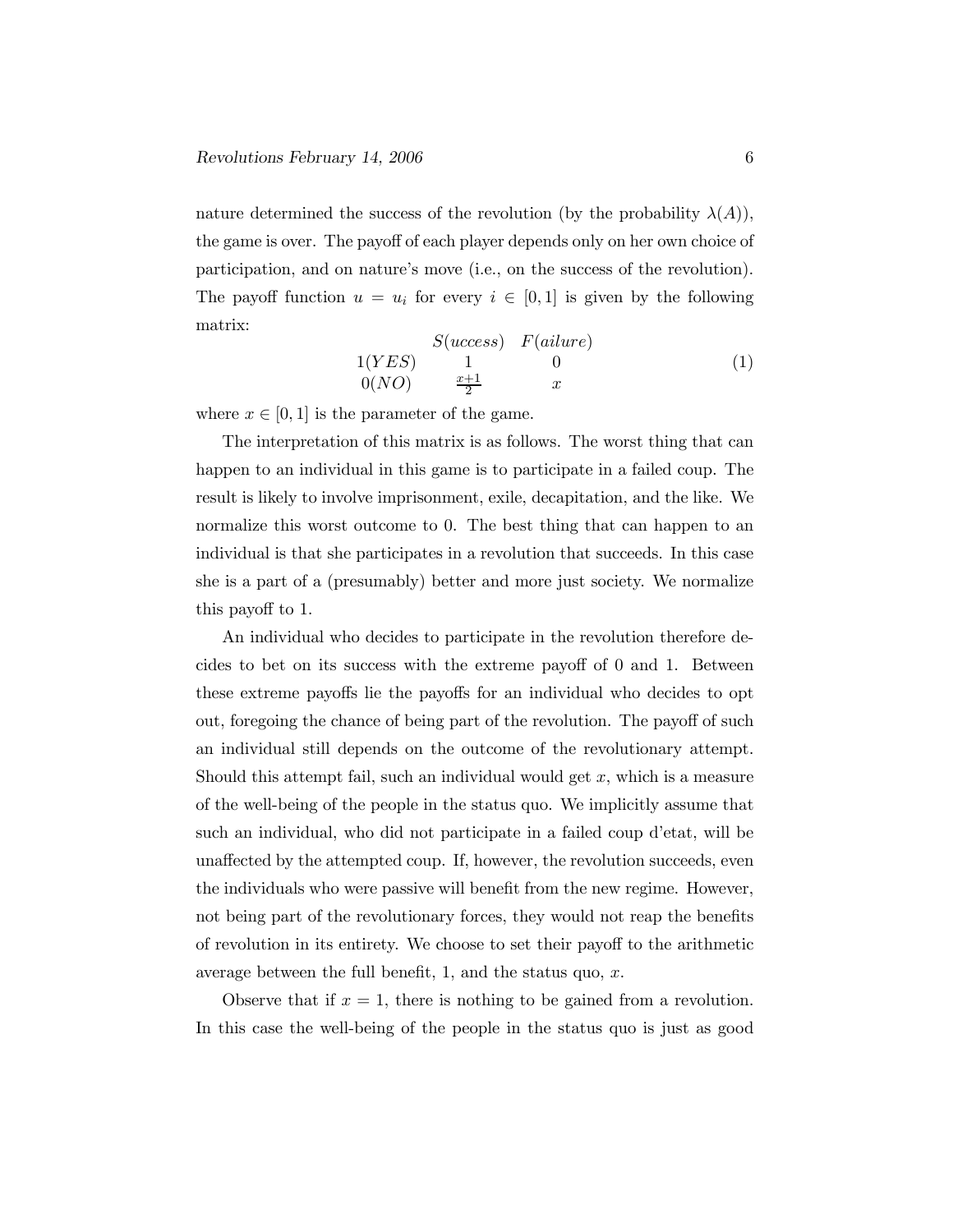as it could possibly be in the case of a successful revolution, and joining a revolution is a dominated strategy. This is what we would expect the situation to be in a democracy.

If, on the other hand,  $x = 0$ , the well-being of the people in the status quo is comparable to the well-being of an individual who participated in a failed revolution. This describes a situation in which the people has nothing to lose, as in a situation of starvation. In this case, indeed, joining the revolution is a dominant strategy.

In between, when  $0 < x < 1$ , lie the cases that are strategically more interesting: in these cases, each individual will be better off if the revolution succeed, but she prefers to be passive if the revolution is doomed to fail. In these situations there is no dominant strategy, and each individual player has to determine her choice depending on her beliefs about the other players's choices.

Assume, then, that an individual  $i$  attempts to estimate the expected utility of a player playing 1 (participating in the revolution) versus 0 (opting out). Realizing the nature of the game, the individual knows that the probability of a revolution succeeding is independent of her own choice. Suppose that individual *i*'s belief over the measure of other individuals who choose 1 is given by a measure  $\mu_i$  over (the Lebesgue  $\sigma$ -algebra on) [0, 1]. That is, for every Lebesgue-measurable set  $B \subset [0,1]$ , individual i assigns probability  $\mu_i(B)$  to the event that the measure of individuals who eventually choose 1 (with or without herself) lies in B. Individual i's subjective probability that the revolution would succeed is, therefore,

$$
\widehat{p}_i = \int_{[0,1]} p d\mu_i(p)
$$

That is, individual  $i$  is assumed to calculate the overall probability of a successful revolution by Bayes's formula, taking into account the assumption that the probability of success equals the measure of the set of individuals who participate in the coup.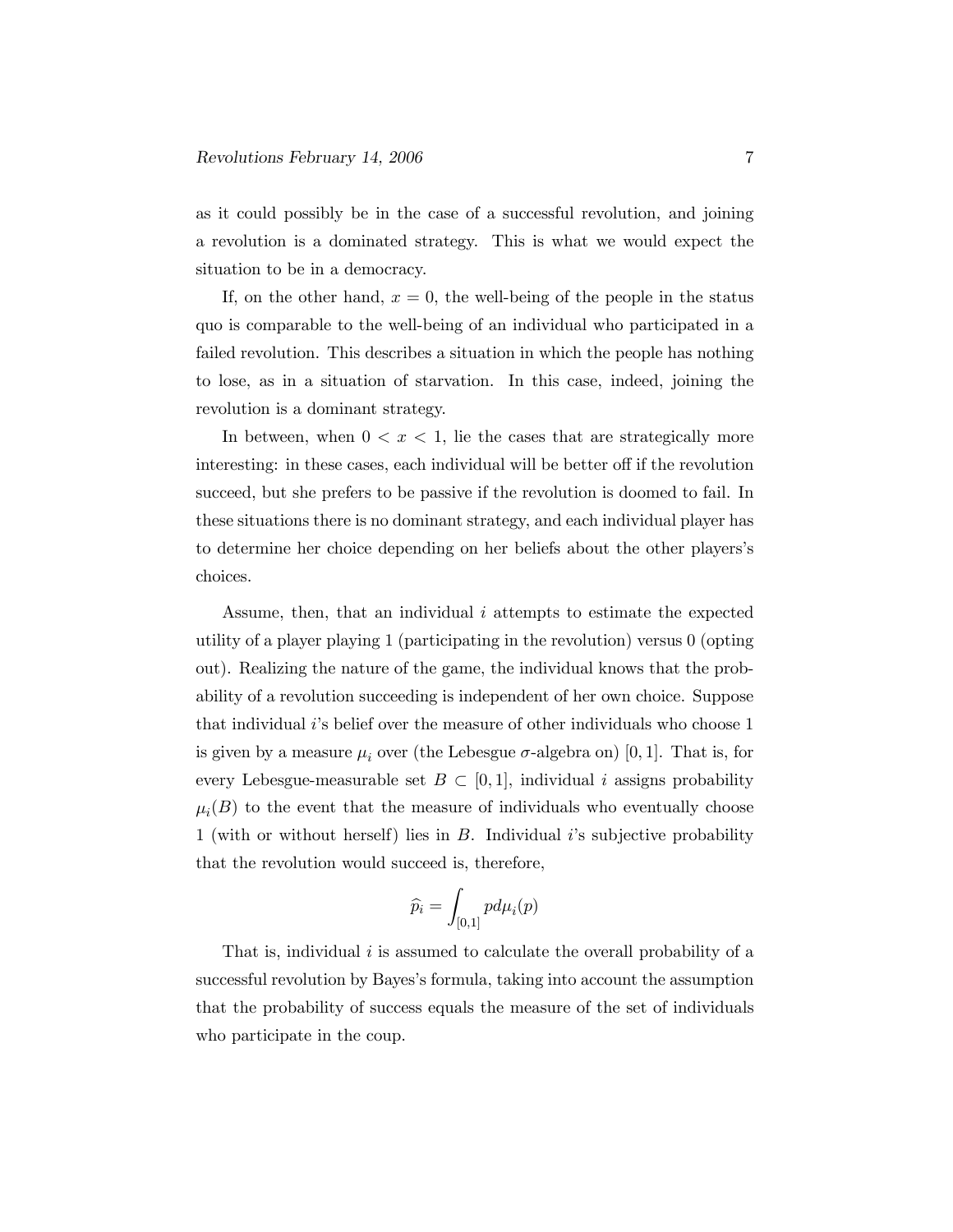Let  $U(k)$  denote the expected payoff for an individual i who chooses strategy  $k \in \{0, 1\}$ , given beliefs  $\widehat{p}_i$ . That is,  $U(1) = \widehat{p}_i$  and  $U(0) = \frac{x+1}{2}\widehat{p}_i +$  $x\left[1-\widehat{p}_i\right].$ 

It is useful to calculate the *critical belief*  $p^*(x)$ , that is the minimal value of  $\hat{p}_i$  that is necessary for an individual to participate in the revolutionary attempt. If we set  $p^*(x) = \frac{2x}{1+x}$ , it is easily observed that  $U(1) \ge U(0)$  iff  $\widehat{p}_i \geq p^*(x)$ .



At equilibrium,  $\hat{p}_i$  is independent of i, and it coincides with the actual probability of a successful revolution. Thus, for every  $x \in [0,1]$  the game has three symmetric Nash equilibria (where  $\sigma_i \in \Delta(\{0,1\})$  denotes player  $i$ 's mixed strategy):<sup>2</sup>

1.  $\sigma_i^* = \{1, 0\} \ \forall i \in [0, 1]$ 2.  $\sigma_i^* = \{0, 1\} \forall i \in [0, 1]$ 3.  $\sigma_i^* = \left(\frac{2x}{1+x}, 1 - \frac{2x}{1+x}\right) \forall i \in [0,1]$ 

<sup>&</sup>lt;sup>2</sup>As usual, the mixed equilibrium is rather arbitrary and dynamically unstable. Yet, at this point we do not rule out mixed or asymmetric equilibria.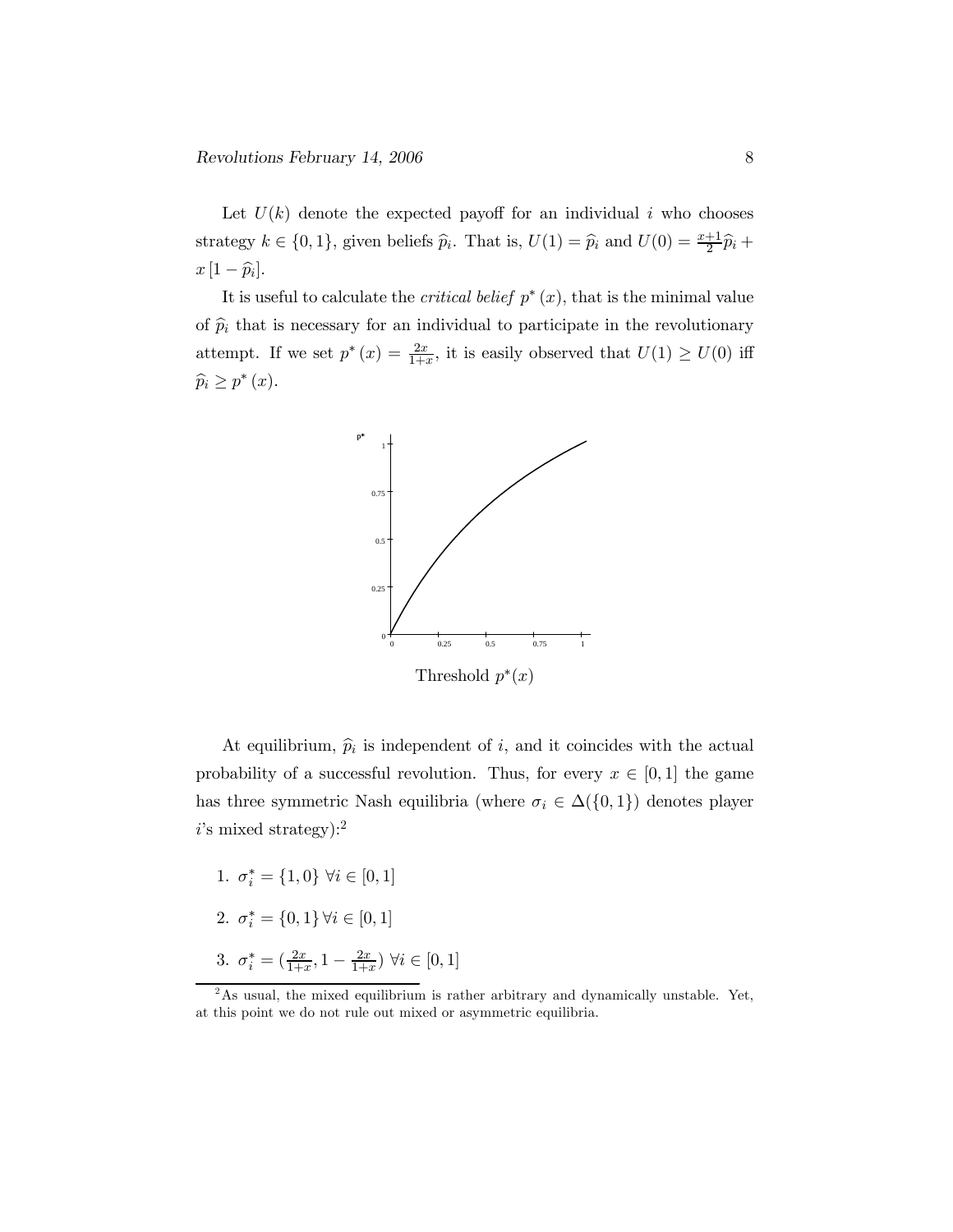These equilibria are easy to describe. Revolution will succeed in equilibrium if  $\hat{p}_i \geq p^*(x)$ , that is, if the subjective belief of each agent about the proportion of individuals who would participate in the coup,  $\widehat{p}_i$ , exceeds the critical belief  $p^*(x)$ . The revolution would fail otherwise. Simply put, if everyone believes that the revolution is likely to succeed, it will, and if everyone believes that the revolution is unlikely to succeed, it won't. This begs the question, however, of how do individuals form their beliefs.

### 3 Where Do Expectations Come From?

Our approach to the belief formation question is history- and context-dependent. Specifically, we assume that games of the type  $G_x$  above are being played over and over again, by different populations  $[0, 1]$ , in different countries, at different times, and for different values of  $x$ . Yet, the history of similar games played in the past, which is assumed to be common knowledge, determines the beliefs  $\widehat{p}_i$  of the individuals in question.

More concretely, we assume that time is discrete and that the game  $G_x$ is played in every period by a new generation of players. We further assume that at the beginning of each period t nature selects a value for  $x_t$  in an i.i.d. manner, according to a known discrete distribution. For simplicity, we assume that the possible values for x are only  $\{0, \frac{1}{2}, 1\}$ . Thus the process is determined by a probability vector  $(p_0, p_{\frac{1}{2}}, p_1)$  where  $Pr(x_t = \alpha) = p_\alpha$  for  $\alpha \in \{0, \frac{1}{2}, 1\}.$ 

In each period, all the players of the current generation have a common memory of all the games that have been played in the past. Before playing, they observe the current state of the world and form an expectation on the probability of a success that is based on the similarity between the current state of the world and the state of the world in previous games that ended, respectively, with a success or a failure.

In particular, denoting by  $S_t$  the set of (indices of) past games that ended with a success and with  $F_t$  the set of (indices of) past games that ended in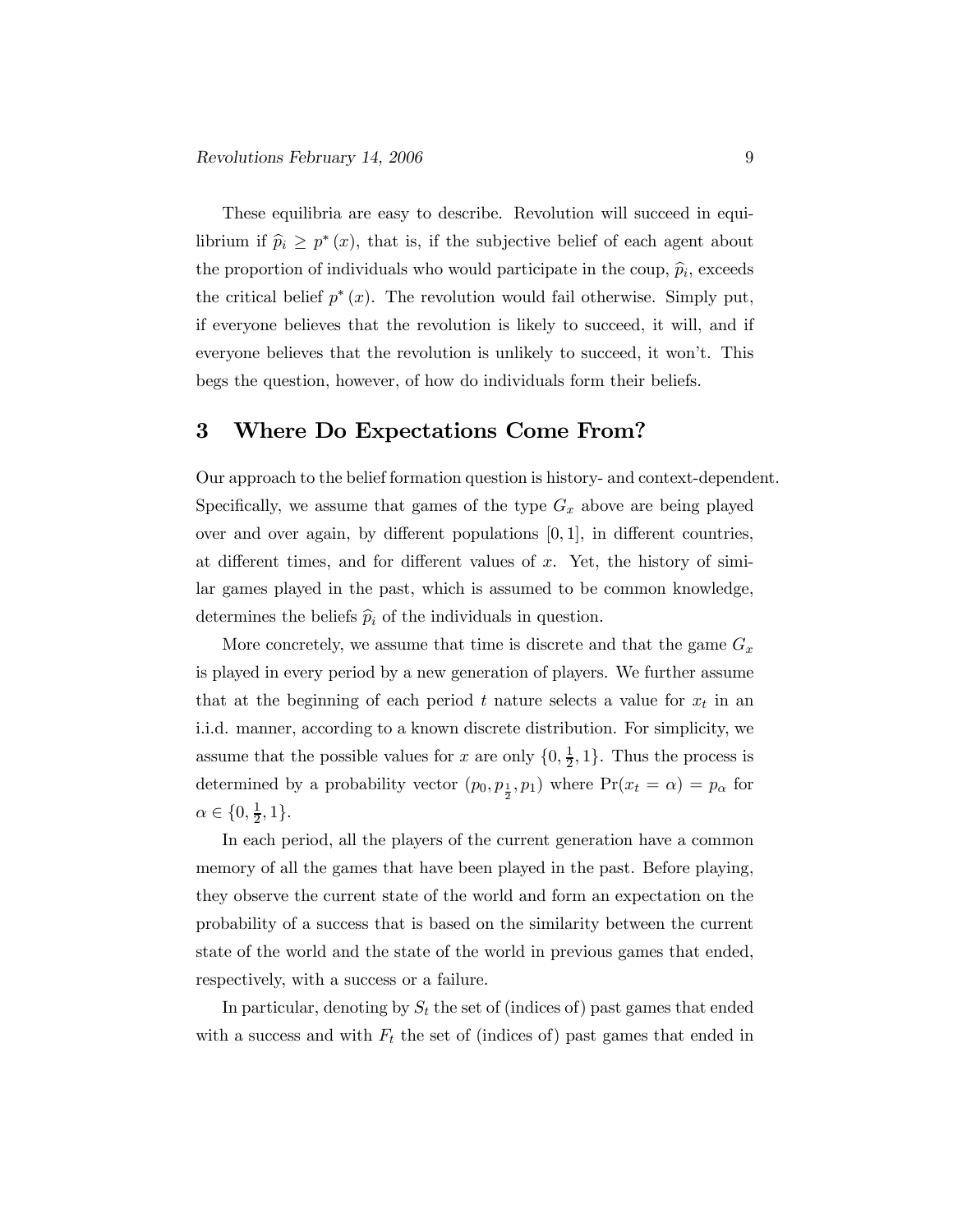#### $Revolutions$  February 14, 2006 10

a failure, we assume that for every i and and every  $t \geq 0$ :

$$
\widehat{p}_{it}(x_1, x_2, ... x_t) = \widehat{p}_t(x_1, x_2, ... x_t) = \frac{\sum_{k \in S_t} s^+(x_k, x_t)}{\sum_{k \in S_t} s^+(x_k, x_t) + \sum_{k \in F_t} s^-(x_k, x_t)} \tag{2}
$$

where  $s^+(x_k, x_t)$  is a function that measures the degree of support that a success in a game where the state of the world was  $x_k$  brings to the possibility that there is a success in the game being currently played and  $s^-(x_k, x_t)$ measures the degree of support that a failure in a game where the state of the world was  $x_k$  leads to the possibility that there is a failure in the game being currently played. (We normalize the "degree of support" in such a way that a past success only lends support to a prediction of a future success, and a past failure  $-$  to a future failure.)

The formula (2) is not well-defined for the first period,  $t = 1$ . Also, it allows  $\hat{p}_t(\cdot)$  to be 0 or 1, if history consists of failures alone, or of successes alone, respectively. We find such extreme beliefs unwarranted. Hence we use Equation (2) only when history contains both successes and failures. Formally, we assume that  $t \geq 3$ , and that history contains at least one success and at least one failure, so that  $\hat{p}_t (\cdot) \in (0, 1)$ .

Possible functional forms for  $s^+(x_k, x_t)$  and for  $s^-(x_k, x_t)$  are

$$
s^{+}(x_{k}, x_{t}) = 1 + (x_{k} - x_{t})
$$
\n(3)

$$
s^{-}(x_k, x_t) = 1 - (x_k - x_t)
$$
\n(4)

Observe that the denominator of  $\hat{p}_t(\cdot)$  doesn't vanish for any  $x_t \in [0, 1]$ because  $\sum$  $k \in S_t$  $s^+(x_k, x_t)$  and  $\sum$  $k \in F_t$  $s^{-}(x_k, x_t)$  are both nonnegative and cannot be simultaneously equal to zero because the first one can be zero only for  $x_t = 1$  while the second one can be zero only for  $x_t = 0$ .

The interpretation of these formulae is as follows. If  $x_t = x_k$ , the current game  $t$  is practically identical to the game that was played in period  $k$  in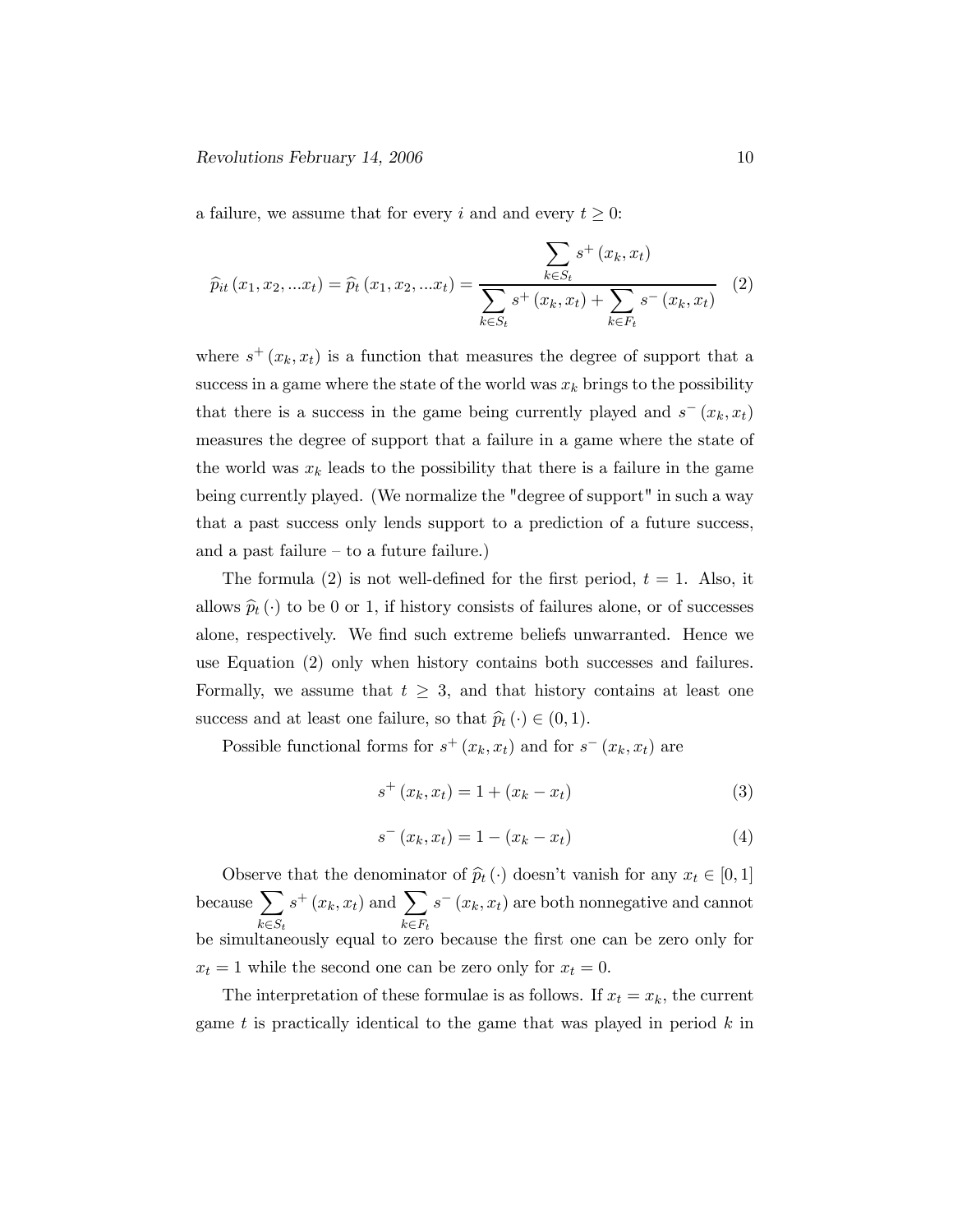the past. In this case, the degree of support is normalized to 1: whatever happened in period  $k$  (success or failure) lends empirical support to the belief that it is going to occur again in period  $t$ .

Assume, now, that  $x_t > x_k$ . In this case the game played in period k is similar, but not identical to, the game played in period  $t$ . The similarity is smaller than in the case  $x_t = x_k$ , because now (period t) people have a lower incentive to rebel than in the past (period  $k$ ), since the status quo is more agreeable. Suppose that in period  $k$  the revolution succeeded. An individual is expected to reason as follows, "Well, in period  $k$ , when people were hungry and had little to lose, they rebelled. But it is still possible that today, when things are better, they won't. Hence, the success of the revolution in period k does lend some support to the assumption that people would rebel today, but this support is lower than it would be if the situations were identical." This is captured by the function  $s^+(x_k, x_t)=1+(x_k - x_t)=1-(x_t - x_k)$ . The bigger is the difference  $x_t-x_k > 0$ , the lower is the support that one gets for a successful revolution in period t from a successful revolution in period k. In the extreme case in which  $x_t = 1$  and  $x_k = 0$ , a revolution in period k (when people had nothing to lose) lends no support to the prediction of a successful revolution in period  $t$  (when people have nothing to gain).

Next suppose that the revolution in period  $k$  failed (retaining the assumption  $x_t > x_k$ ). In this case there is no support for a prediction of a success, but there is support for a prediction of a failure. Past failures make future failures more likely. But to what degree? Here the function  $s^{-}(x_k, x_t)=1-(x_k-x_t)=1+(x_t-x_k)$  is larger than 1, that is, larger than in the case in which the game of period  $k$  were identical to the game in period  $t$ . This assumption is supposed to reflect the following reasoning, "The revolution in period  $t$  is unlikely to succeed. Even in period  $k$ , when people were hungrier, the revolution failed. Why would it succeed now, when the status quo is better?"

Finally, if  $x_t < x_k$  the logic is reversed: a success in period k lends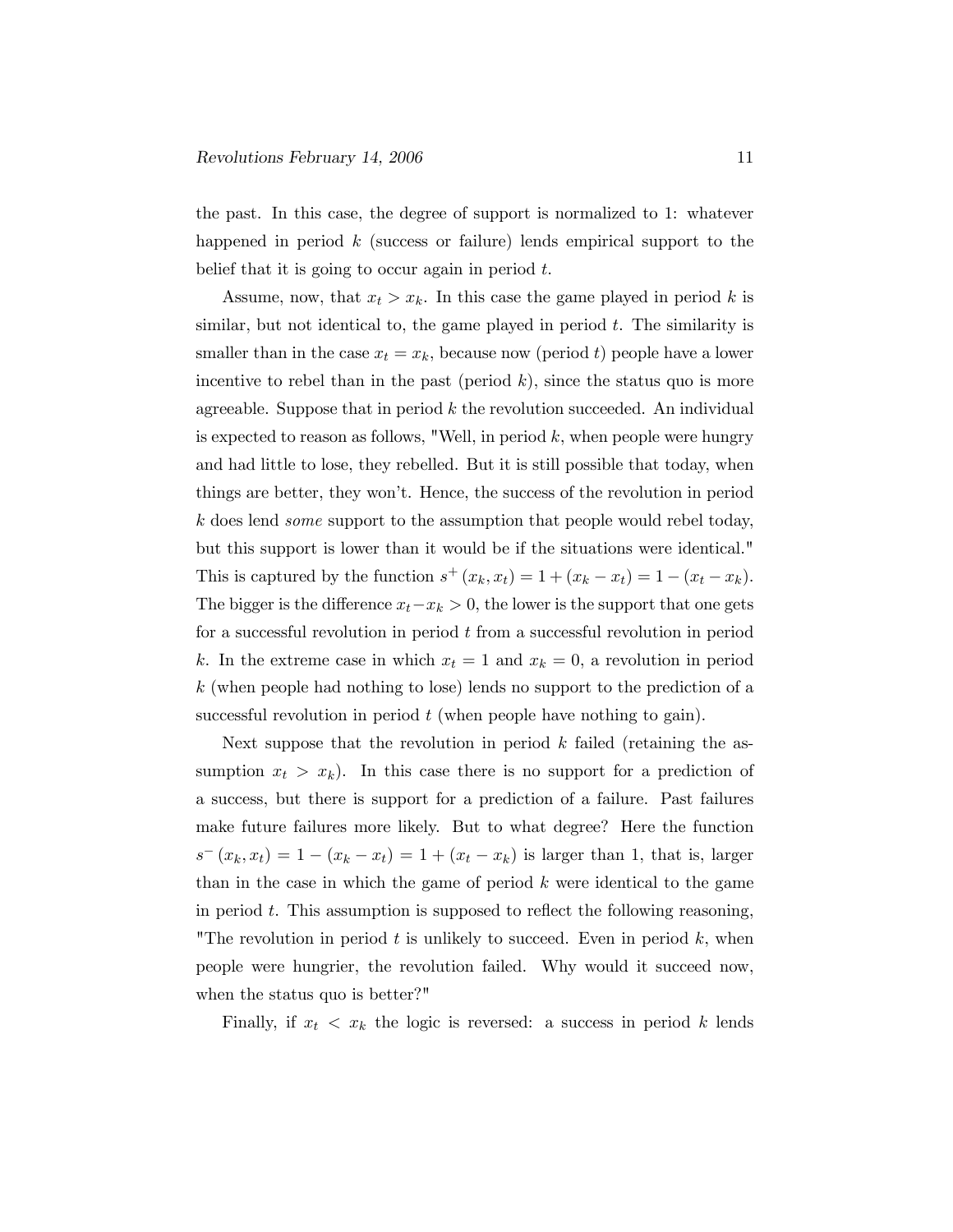support greater than 1 to a success in period  $t$ , because in period  $t$ , a-priori, there is a stronger motivation to rebel, and a failure in period k lends support lower than 1 for a failure in period  $t$  for the same reason.

Observe that if the same game is repeatedly played over and over again, that is, if  $x_k = x_t$  for every k, then the expected probability of a success is simply the observed relative frequency of success in the past. Hence, our belief formation process can be viewed as generalizing empirical frequencies (as in fictitious games, Robinson (1951)) to the case in which the game that is played is not identical to past games, but only similar to them.

The following notation may prove useful. Let  $N_t^S$  be the cardinality of  $S_t$ , and  $N_t^F$  – the cardinality of  $F_t$ . Equation (2) can be written as

$$
N^{S} - N^{S}x_{t} + \sum_{k \in S_{t}} x_{k}
$$

$$
\hat{p}_{t}(x_{1}, x_{2}, ... x_{t}) = \frac{N^{S} + N^{F} + (N^{F} - N^{S})x_{t} + \sum_{k \in S_{t}} x_{k} - \sum_{k \in F_{t}} x_{k}}{N^{S} + N^{F} + (N^{F} - N^{S})x_{t} + \sum_{k \in S_{t}} x_{k} - \sum_{k \in F_{t}} x_{k}}
$$

It seems natural that the expected probability of a successful revolution,  $\widehat{p}_t$ , be a monotonically decreasing function of the well-being at the status quo,  $x_t$ . Indeed,

$$
\frac{\partial \widehat{p}_t(\cdot)}{\partial x_t} = \frac{+N^S \left(\sum_{k \in F_t} x_k - 2N^F\right) - N^F \sum_{k \in S_t} x_k}{\left[N^S + N^F + (N^F - N^S) x_t + \sum_{k \in S_t} x_k - \sum_{k \in F_t} x_k\right]^2} < 0 \tag{5}
$$

(The last inequality holds because the numerator is the sum of two negative terms).

#### 4 The Dynamic Process

We now wish to study the dynamic process in which at every stage  $t \geq 1$  $x_t$  is drawn from  $\{0, \frac{1}{2}, 1\}$  according to probabilities  $(p_0, p_{\frac{1}{2}}, p_1)$ , beliefs are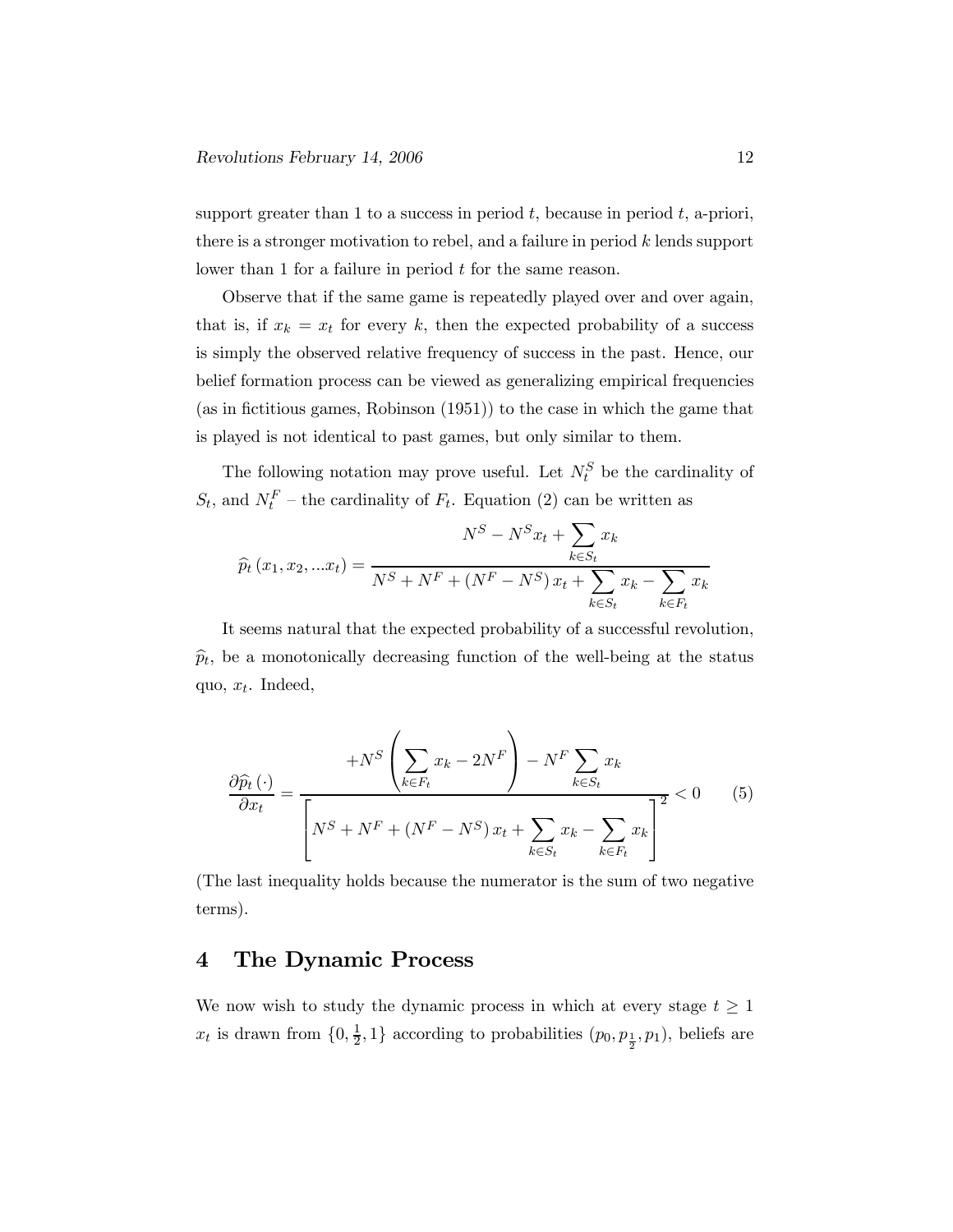formed in accordance with equation (2), and an equilibrium in  $G_{x_t}$  is chosen by the beliefs  $\widehat{p}_t(\cdot)$ .

Under our assumptions, for almost every history we can predict the outcome of the game by looking at a graph representing the two curves  $p^*(x_t)$  (increasing in  $x_t$ ) and  $\hat{p}_t(\cdot)$  (decreasing in  $x_t$ ). Note that the two curves intersect exactly once in [0, 1] because their difference  $\hat{p}_t(\cdot) - p^*(x_t)$ is continuous, strictly decreasing, takes a nonnegative value at zero and a non-positive value at one. Let  $\alpha_t$  denote the value such that  $p^*(\alpha_t) = \hat{p}_t(\alpha_t)$ .

If the current value  $x_t$  is to the left of the intersection point, that is,  $x_t$  <  $\alpha_t$ , all players' expectation  $\hat{p}_t(\cdot)$  will be above the critical belief  $p^*(x_t)$ , and they will therefore all play 1, resulting in a successful revolution. If, however, the current  $x_t$  is to the right of the intersection point, that is,  $x_t > \alpha_t$ , then all players will play 0 and there will be a failure with probability 1. If  $\widehat{p}_t(\cdot) = p^*(x_t)$ , namely,  $x_t = \alpha_t$ , then all individuals are indifferent between playing 0 and playing 1. For simplicity we assume that they break ties in favor of the status quo and choose 0. Observe that this is the only case in which we assume that the equilibrium is symmetric. For other values of  $x_t$ symmetry is a result of optimization.3

Next, we observe that a state of the process is fully summarized by a matrix of relative frequencies

|     | $x=0$      | $=$ $\div$ | $=$<br>$\boldsymbol{x}$ |
|-----|------------|------------|-------------------------|
| $=$ | $r_{t,10}$ |            | $r_{t,11}$              |
|     | $r_{t,00}$ | $r_{t,0}$  | $r_{t,01}$              |

where  $r_{t,ij}$  is the relative frequency, up to time t, of periods in which the game was  $G_j$  and all players played *i*. We are interested in the limit of  $R_t$ as  $t \to \infty$ .

<sup>3</sup>Other assumptions are possible, allowing players to select different strategies, and/or to play mixed strategies. Note that in the latter case one has to assume that the law of large numbers holds (see Judd (1985)). The main point of this paper does not depend on these assumptions.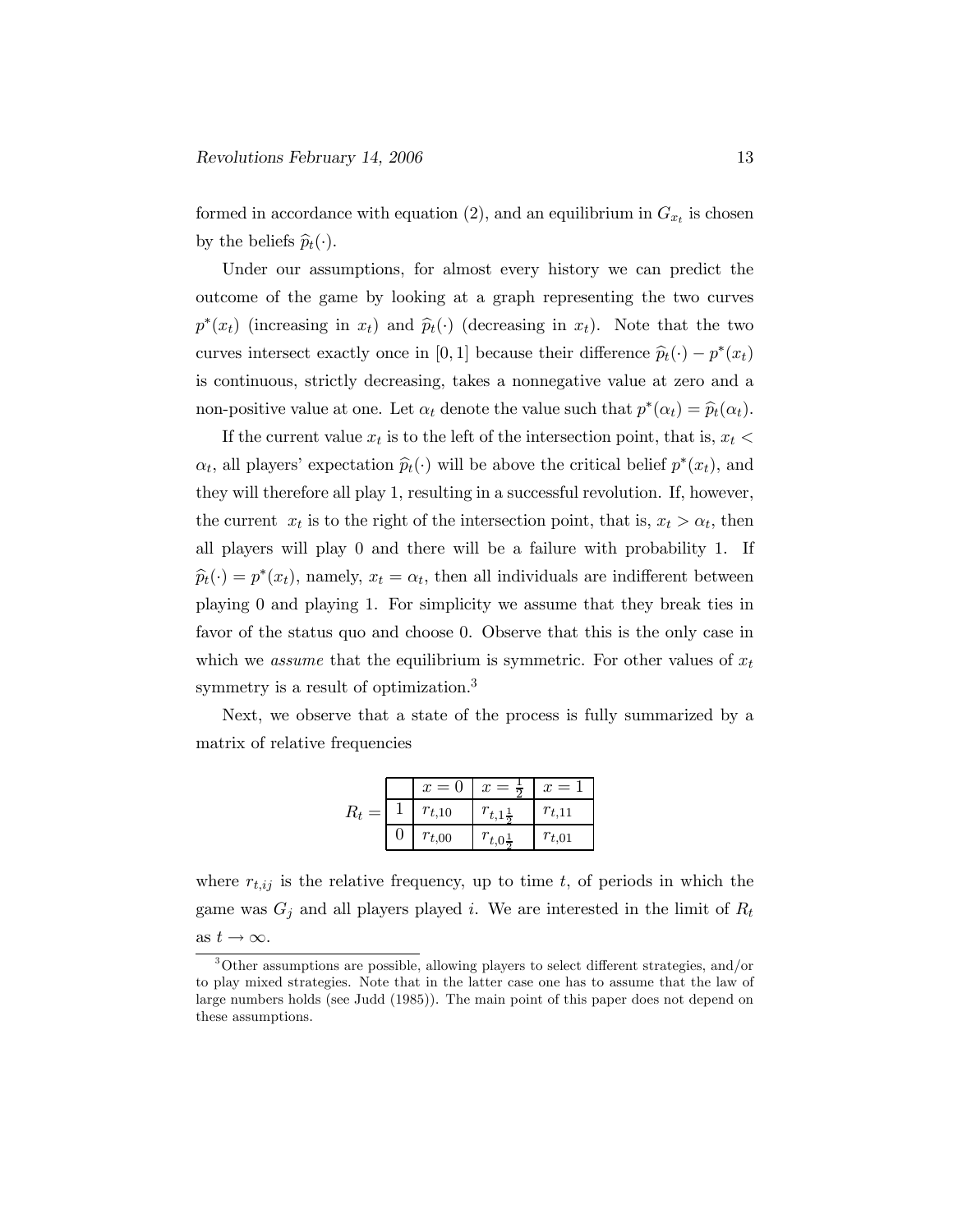Given our assumption that  $t \geq 3$ , and that history contains at least one success and at least one failure,  $\hat{p}_t \in (0, 1)$ , which in turn implies that  $r_{t,00} = r_{t,11} = 0$  for all t. Observe that the relative frequencies of the columns are governed only by the selection of  $x$ , and are independent of the players' behavior. Hence the only candidates for limit frequencies can be the following matrices:

|         |              |              | $x=0$ |  | $x=\frac{1}{2}$                    |              | $x=1$ |  |
|---------|--------------|--------------|-------|--|------------------------------------|--------------|-------|--|
| $L_1 =$ |              | -1           | $p_0$ |  | $p_{\frac{1}{2}}$                  | $\mathbf{0}$ |       |  |
|         |              | 0            |       |  | $\mathbf{0}$                       | $p_1$        |       |  |
| $L_2 =$ |              |              | $x=0$ |  | $x=\frac{1}{2}$                    | $x=1$        |       |  |
|         |              | $\mathbf{1}$ | $p_0$ |  |                                    |              |       |  |
|         |              | 0            |       |  | $p_{\frac{1}{2}}$                  | $p_1$        |       |  |
|         |              |              | $x=0$ |  | $x=\frac{1}{2}$                    |              | $x=1$ |  |
| $L_3 =$ | $\mathbf{1}$ |              | $p_0$ |  | $wp_{\frac{1}{2}}$                 |              | 0     |  |
|         |              |              |       |  | $\overline{(1-w)} p_{\frac{1}{2}}$ |              | $p_1$ |  |
|         |              |              |       |  |                                    |              |       |  |

for  $w \in (0, 1)$ .

We can finally present our main result.

**Theorem 1** For every  $(p_0, p_{\frac{1}{2}}, p_1)$ ,  $R_t$  converges to  $L_1$  or to  $L_2$  with probability 1. For an open and convex set of vectors  $(p_0, p_{\frac{1}{2}}, p_1)$ , containing  $(\frac{1}{3}, \frac{1}{3}, \frac{1}{3})$ , there is a positive probability that  $R_t$  converges to  $L_1$ , and also a positive probability that  $R_t$  converges to  $L_2$ .

The proof is relegated to an appendix.

The theorem states that games  $G_{\frac{1}{2}}$ , which are partly similar to games  $G_0$ but also to games  $G_1$ , will eventually be played either like  $G_0$  or like  $G_1$  with probability 1. That is, history will determine the outcome of the non-trivial games: either they all result, in the limit, in successful revolutions (if they end up being played like  $G_0$ ), or they all result in failed ones (if they end up being played like  $G_1$ ). The main point of the theorem is its second part, which states that the limit distribution of  $R_t$  cannot be computed a-priori.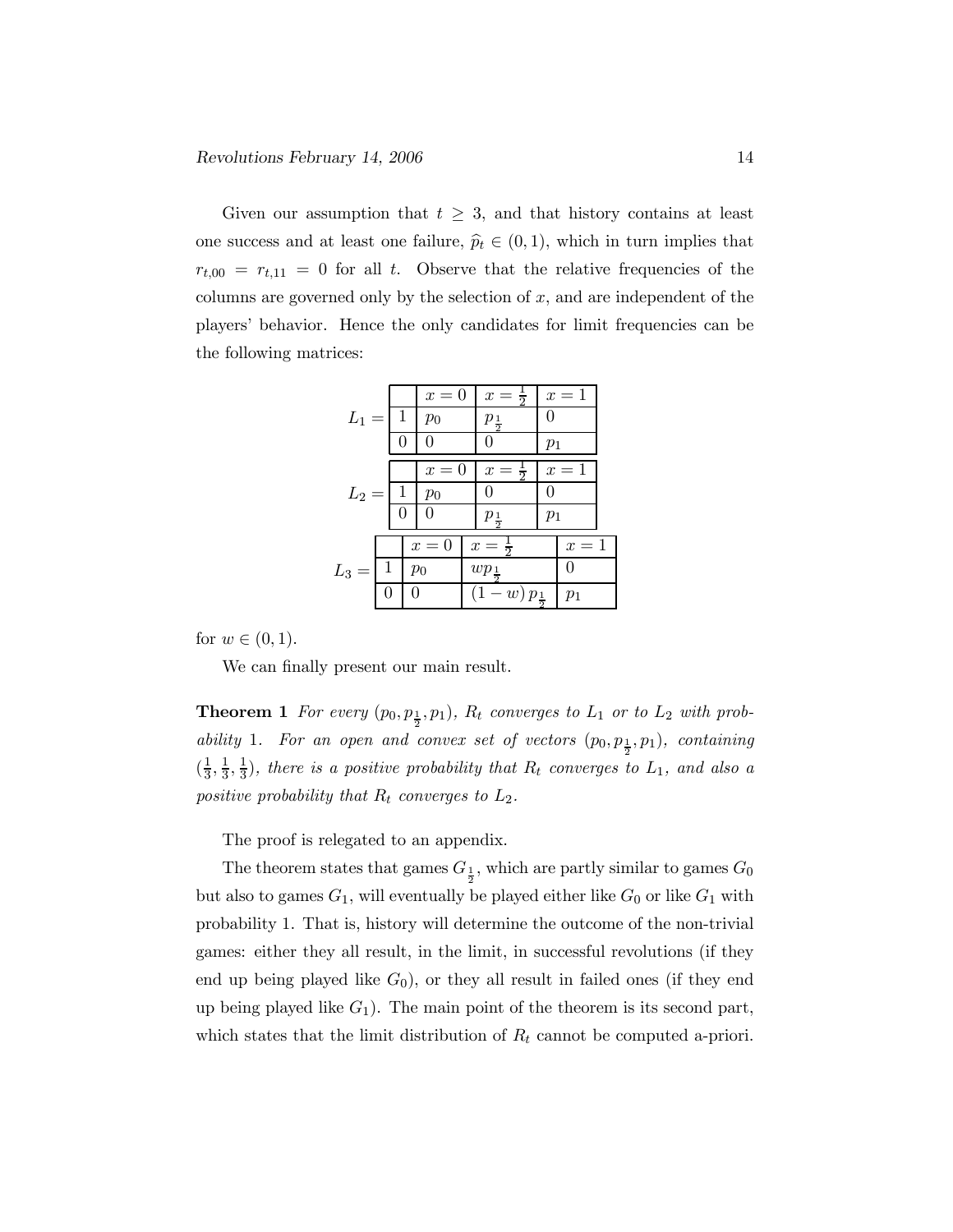That is, the fundamentals of the game and of the dynamic process do not suffice for a unique determination of the limit behavior in the non-trivial games. The random process generating the sequence  $x_t$  will determine the results of the games  $G_{\frac{1}{2}}$ . Specifically, if the process starts with a large proportion of  $x_t = 0$ , then for  $x_t = \frac{1}{2}$  most similar games will be found to have resulted in a successful revolution, and therefore the game at stage  $t$  will also end in success. This will establish an equilibrium at which revolutions succeed in games  $G_{\frac{1}{2}}$ . Conversely, if the process starts with many draws of  $x_t = 1$ , every new game  $G_{\frac{1}{2}}$  will be considered similar to games in which revolutions failed, and will therefore also result in a failed revolution.

## 5 Appendix: Proof of the Theorem

We have observed that the behavior of the process depends on whether  $\widehat{p}_t(x_1, ..., \frac{1}{2})$  is above or below  $p_t^*(\frac{1}{2}) = \frac{2}{3}$ .

Recall that

$$
\widehat{p}_t(x_1, x_2, ... x_t) = \frac{\sum_{k \in S_t} s^+(x_k, x_t)}{\sum_{k \in S_t} s^+(x_k, x_t) + \sum_{k \in F_t} s^-(x_k, x_t)}
$$

We simplify notation by defining

$$
A_t = \sum_{k \in S_t} s^+ \left( x_k, \frac{1}{2} \right) \tag{6}
$$

$$
B_t = \sum_{k \in F_t} s^- \left( x_k, \frac{1}{2} \right) \tag{7}
$$

$$
c = p_t^*(\frac{1}{2}) = \frac{2}{3} \tag{8}
$$

$$
\widehat{p}_t(x_1, ..., \frac{1}{2}) = \frac{A_t}{A_t + B_t} \tag{9}
$$

$$
z_t = A_t - cB_t - cA_t \tag{10}
$$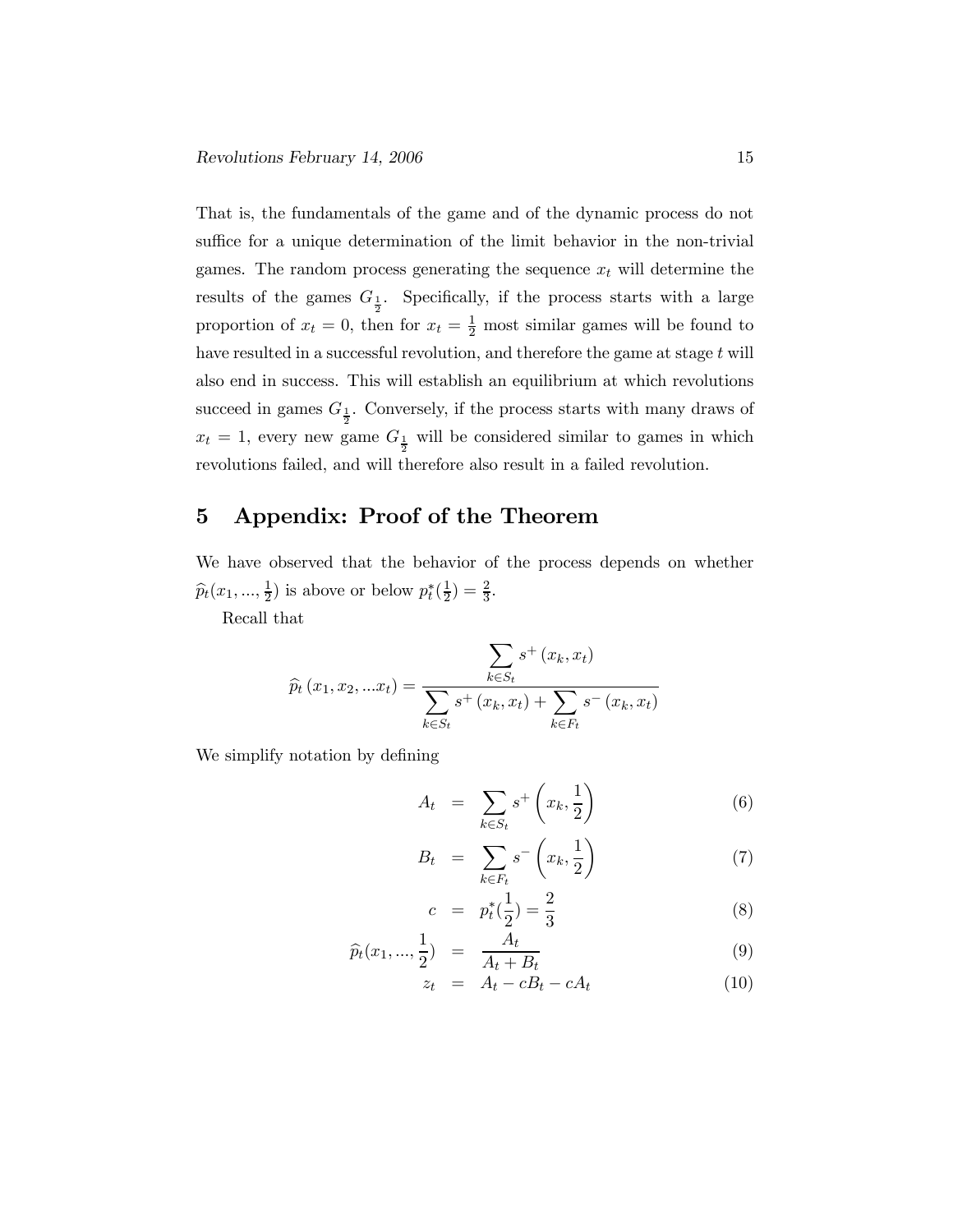so that

$$
\widehat{p}_t(x_1, ..., \frac{1}{2}) > c \Leftrightarrow \frac{A_t}{A_t + B_t} > c \Leftrightarrow \tag{11}
$$

$$
A_t - cB_t - cA_t > 0 \Leftrightarrow z_t > 0 \tag{12}
$$

Suppose we start from  $z_t > 0$ .

Then,

- with probability  $p_0$  the next draw will be 0, there will be a success and  $z_t$  will change (increase) by  $(1 - c) (A_{t+1} - A_t) = (1 - c) (1 + (0 - \frac{1}{2})) =$  $(1-c)\frac{1}{2} = +\frac{1}{6}$
- with probability  $p_{\frac{1}{2}}$  the next draw will be  $\frac{1}{2}$ , there will be a success and  $z_t$  will change (increase) by  $(1 - c) (A_{t+1} - A_t) = (1 - c) 1 = +\frac{1}{3}$
- with probability  $p_1$  the next draw will be 1, there will be a failure and and  $z_t$  will change (decrease) by  $-c(B_{t+1} - B_t) = -c(1 - (1 - \frac{1}{2})) =$  $-\frac{c}{2} = -\frac{1}{3}.$

|                                                                    | Prob. | $z_{t+1} - z_t$ |        |
|--------------------------------------------------------------------|-------|-----------------|--------|
|                                                                    |       |                 | $\ast$ |
| For $z_t > 0$                                                      |       |                 |        |
|                                                                    |       |                 |        |
| Similarly, if we start from $z_t \leq 0$ what will happen is that: |       |                 |        |

- with probability  $p_0$  the next draw will be 0, there will be a success and  $z_t$  will change (increase) by  $(1 - c) (A_{t+1} - A_t) = (1 - c) (1 + (0 - \frac{1}{2})) =$  $(1-c)\frac{1}{2} = +\frac{1}{6}$
- with probability  $p_{\frac{1}{2}}$  the next draw will be  $\frac{1}{2}$ , there will be a failure and  $z_t$  will change (increase) by  $-c(B_{t+1} - B_t) = -c(1) = -\frac{2}{3}$
- with probability  $p_1$  the next draw will be 1, there will be a failure and and  $z_t$  will change (decrease) by  $-c(B_{t+1} - B_t) = -c(1 - (1 - \frac{1}{2})) =$  $-\frac{c}{2} = -\frac{1}{3}.$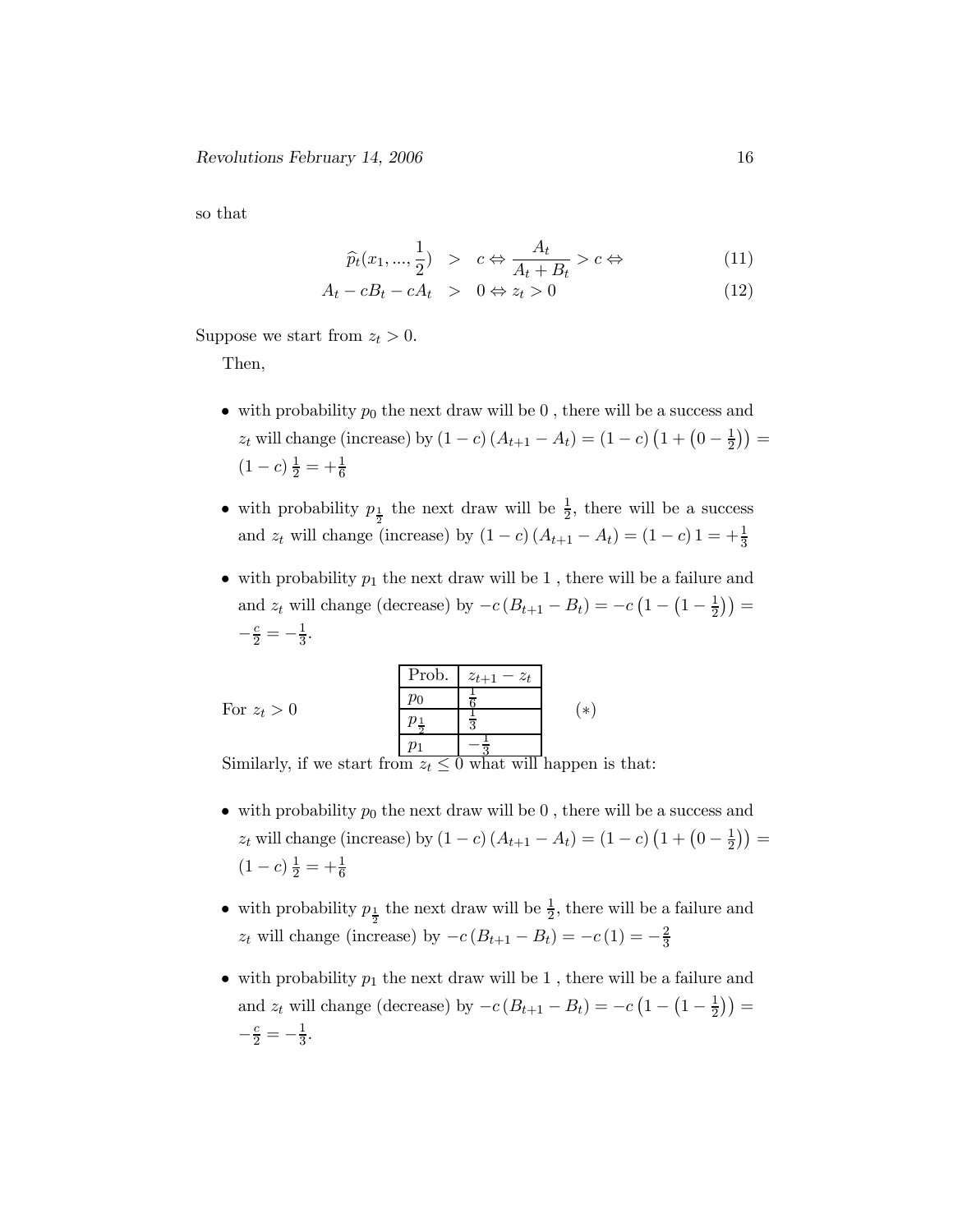For  $z_t \leq 0$ Prob.  $|z_{t+1} - z_t|$  $p_0$  $\overline{1}$ 6  $\frac{p_{\frac{1}{2}}}{2}$  $\frac{2}{3}$  $p_1$ 3 (∗∗)

We conclude that  $z_t$  is a Markov process, which, for non-negative values is governed by  $(*),$  and for negative ones – by  $(**).$ 

To establish convergence, we wish to show that, with probability 1,  $z_t$ ends up being always positive or always negative from some point on. To see that this is the case, we note that for every  $(p_0, p_{\frac{1}{2}}, p_1)$ , (i) the process (∗) has a positive drift, or (ii) the process (∗∗) has a negative drift, or both. If (i) holds but not (ii), then  $z_t$  will be always positive form some point on with probability 1. Conversely, it will be always negative (from some point on with probability 1) if (ii) holds but not (i). We are left with the case in which both (i) and (ii) hold. In this case, starting with any positive value of  $z_t$ , there is a positive probability (independent of t) that  $z_t$  will never be non-positive, and vice versa for negative values of  $z_t$ . Hence the probability of switching infinitely many times between positive and negative values is zero.

To establish convergence, it remains to note that if, for some T, for all  $t \geq T$  we have  $z_t \geq 0$ , then  $R_t$  converges to  $L_1$ , whereas if, for some T, for all  $t \geq T$  we have  $z_t < 0$ , then  $R_t$  converges to  $L_2$ .

Finally, we observe that both (i) and (ii) hold when  $p_0 + 2p_{\frac{1}{2}} > 2p_1$ and  $p_0 - 4p_{\frac{1}{2}} < 2p_1$ . This defines a convex and non-empty set of vectors  $(p_0, p_{\frac{1}{2}}, p_1)$ , of which  $(\frac{1}{3}, \frac{1}{3}, \frac{1}{3})$  is a member.  $\Box$ 

#### References

[1] Angeletos, G.-M., C. Hellwig, and A. Pavan (2004): "On the Dynamics of Information, Coordination, and Regime Change", miemo.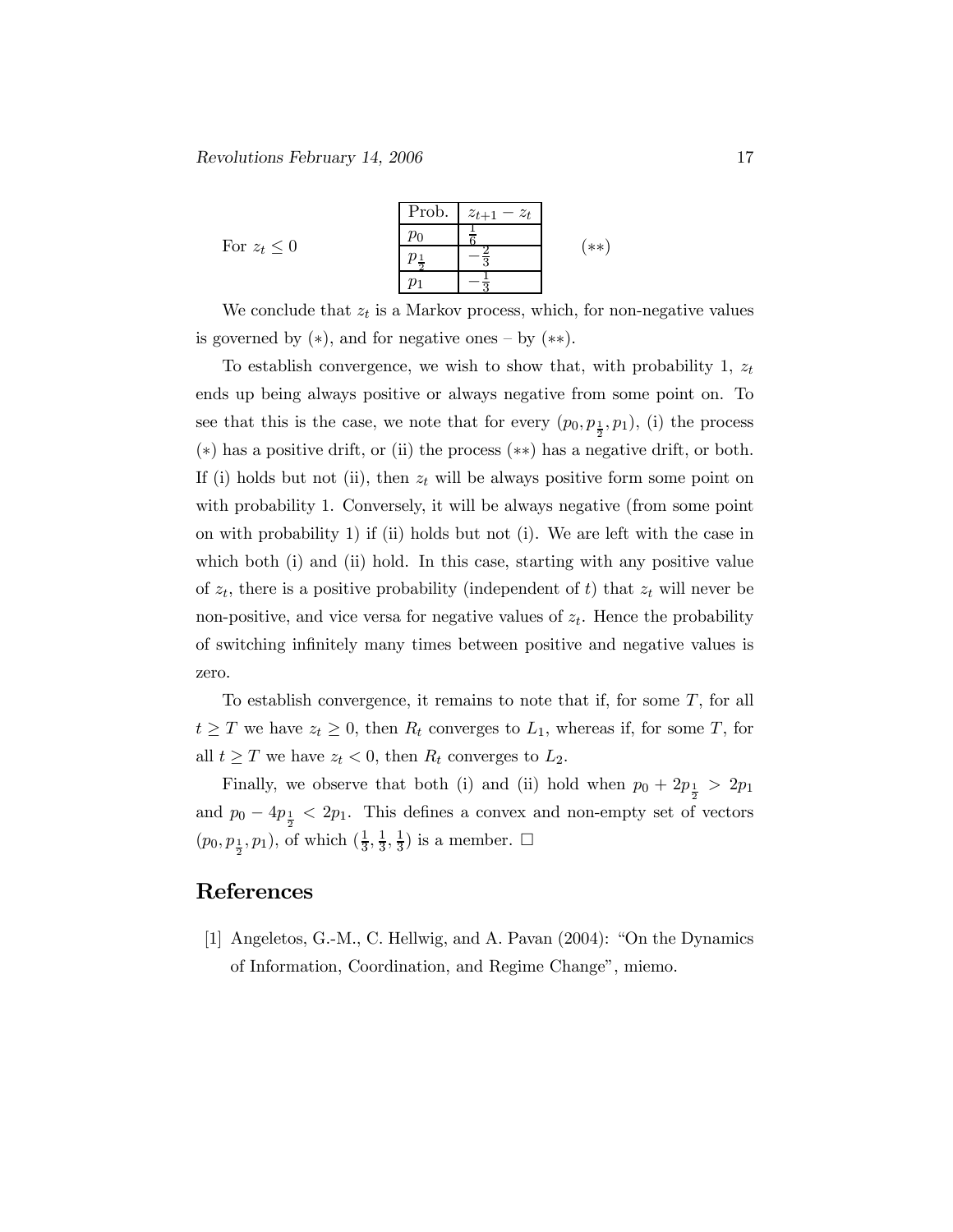- [2] Burdzy, K., D.M. Frankel and A. Pauzner (2001): "Fast Equilibrium Selection by Rational Players Living in a Changing World", Econometrica, 69: 163-189.
- [3] Carlsson, H., and E. van Damme (1993): "Global Games and Equilibrium Selection", Econometrica, 61: 989-1018.
- [4] Edmond, C. (2003): "Information and the Limits of Autocracy", mimeo.
- [5] Harsanyi, J.C., and R. Selten (1988): A general theory of equilibrium selection in games. Cambridge, Mass. and London: MIT Press, pp. xiii, 378.
- [6] Hume, D., (1748) An Enquiry concerning Human Understanding. Oxford: Clarendon Press.
- [7] Judd, K. (1085), "The Law of Large Numbers with a Continuum of Random Variables", Journal of Economic Theory, 35: 19—25..
- [8] Kandori, M., G.J. Mailath and R. Rob (1993): "Learning, Mutation, and Long Run Equilibria in Games", Econometrica, 61: 29-56.
- [9] Katz, M. and C. Shapiro (1986), "Technology Adoption in the Presence of Network Externalities", Journal of Political Economy, 94: 822-841.
- [10] Lohmann, S. (1994), "The Dynamics of Informational Cascades: The Monday Demonstrations in Leipzig, East Germany, 1989-91", World Politics, 47: 42-101.
- [11] Muller, E. N. and K.-D. Opp, (1986), "Rational Choice and Rebellious Collective Action", The American Political Science Review, 80: 471- 488.
- [12] Robinson, J. (1951), "An Iterative Method of Solving a Game", The Annals of Mathematics, 54: 296-301.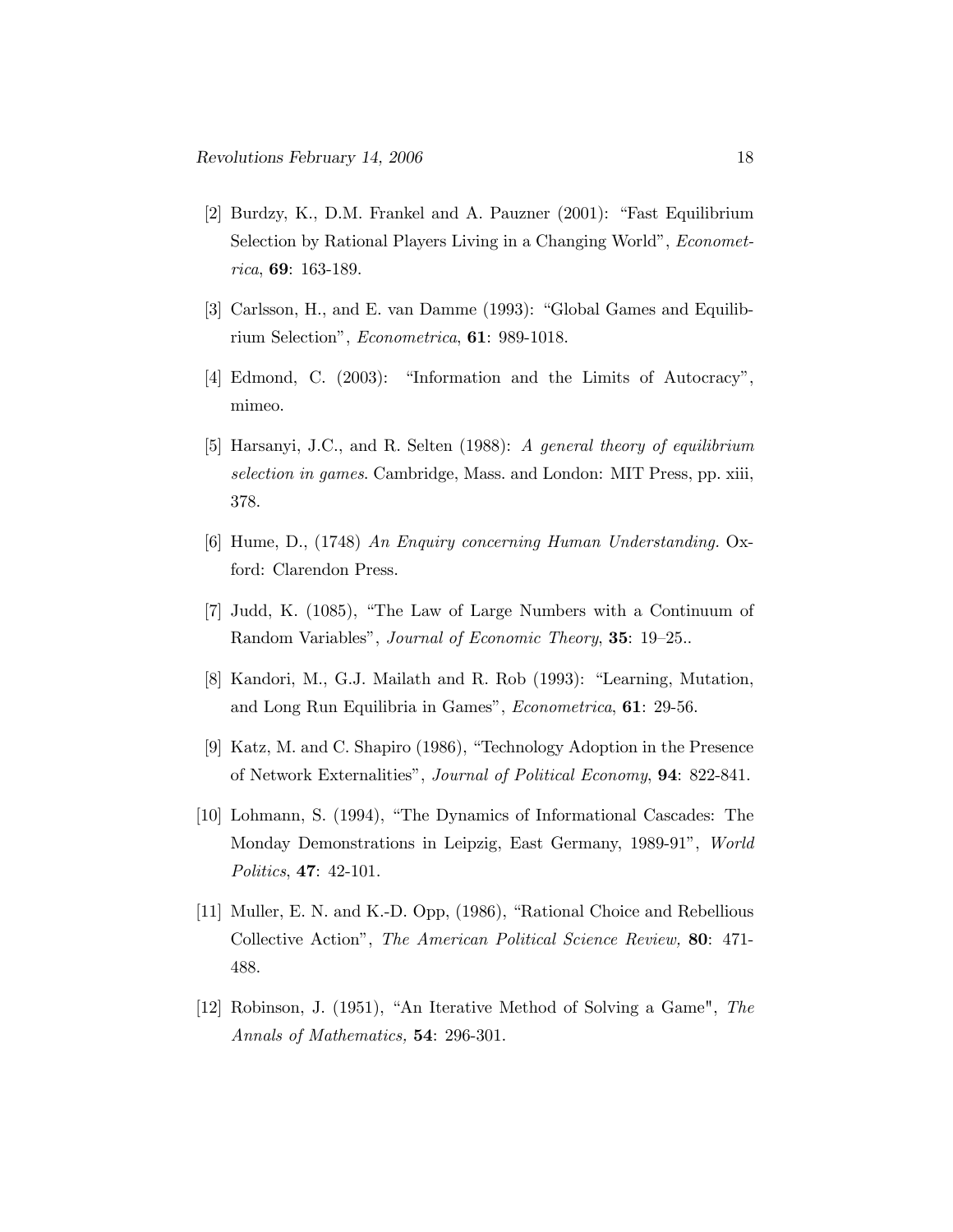- [13] Schelling, T. (1960), The Strategy of Conflict. Cambridge, MA: Harvard University Press.
- [14] van Damme E. (1983): Refinements of the Nash equilibrium concept. Lecture Notes in Economics and Mathematical Systems, vol. 219. Berlin: Springer Verlag.
- [15] Young, H.P. (1993): "The Evolution of Conventions", Econometrica, 61: 57-84